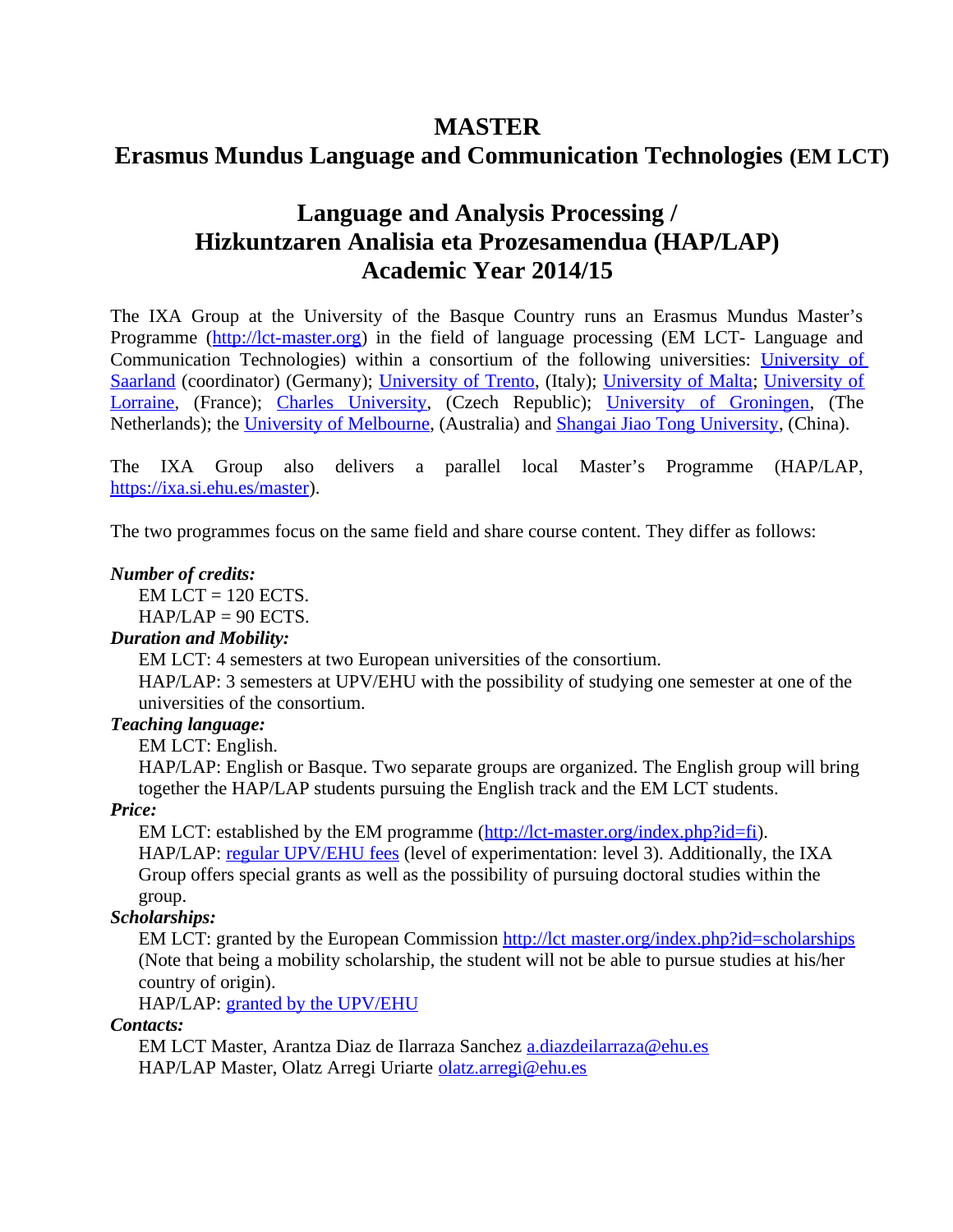# **Language and Analysis Processing / Hizkuntzaren Analisia eta Prozesamendua (HAP/LAP) MASTERRA**

# **Erasmus Mundus Language and Communication Technologies (EM LCT) 2014/15 ikasturtea**

Euskal Herriko Unibertsitateko IXA taldeak *Erasmus Mundus Language and Communication Technologies* masterrean EM LCT [\(http://lct-master.org\)](http://lct-master.org/) hartzen du parte. Master hau hizkuntzaren prozesamenduaren arloan kokatzen da eta honako beste Unibertsitate hauek ere hartzen dute parte: Saarlandeko Unibertsitatea (koordinatzailea) (Alemania); Trentoko Unibertsitatea (Italia); Maltako Unibertsitatea (Malta); Lorraineko Unibertsitatea (Frantzia); [Pragako Charles Unibertsitatea](http://www.cuni.cz/) (Txekia); Groningeneko Unibertsitatea, (Herbehereak); Melbourneko Unibertsitatea (Australia) eta Shangaiko Unibertsitatea (Txina).

IXA taldeak master lokal bat ere eskaintzen du arlo berean eta eduki berberarekin (HAP/LAP, [https://ixa.si.ehu.es/master\)](https://ixa.si.ehu.es/master).

HAP/LAP masterraren eta EM LCT masterraren ezberdintasun nagusiak honako hauek dira:

#### *Kreditu kopurua:*

 $EM$  LCT = 120 ECTS:

 $HAP/LAP = 90$  ECTS.

## *Iraupena eta mugikortasuna:*

EM LCT, 4 sehileko partzuergoko bi Unibertsitatetan;

HAP/LAP, hiru seihileko UPV/EHUn. Horietako bat partzuergoko Unibertsitateren batean egin daiteke.

## *Hizkuntza:*

EM LCT, ingelesa;

HAP/LAP, talde bat euskaraz eta beste bat ingelesez (ingeleseko taldea EM LCTkoarekin batera izango da).

## *Prezioa:*

EM LCT, EM programak ezarritakoa [\(http://lct-master.org/index.php?id=fi\)](http://lct-master.org/index.php?id=fi) HAP/LAP, [UPV/EHU k](http://www.ikasketak.ehu.es/p266-shmastct/es/contenidos/informacion/precios_masters/es_prec_mas/precios_masters.html)o tasen araberakoa (experimentaltasun maila 3).

## *Bekak:*

EM LCT, [Europako Batzordeak eskainitakoak](file:///home/jipsagak/siuc04koa/public_html/EMLCT_HAP_LAP/paperak) (laguntza hauek jasoz gero ikasleak ezingo ditu ikasketak jaio den estatuan egin)

HAP/LAP, UPV/EHU-k eskainitakoak.

IXA taldeak eskainitakoak.

Masterra bukatuta, IXA taldean jarrai daiteke tesi-proiektuarekin.

## *Kontaktua:*

Máster EM LCT, Arantza Diaz de Ilarraza Sanchez [a.diazdeilarraza@ehu.es](mailto:a.diazdeilarraza@ehu.es) Máster HAP/LAP, Olatz Arregi Uriarte [olatz.arregi@ehu.es](mailto:olatz.arregi@ehu.es)